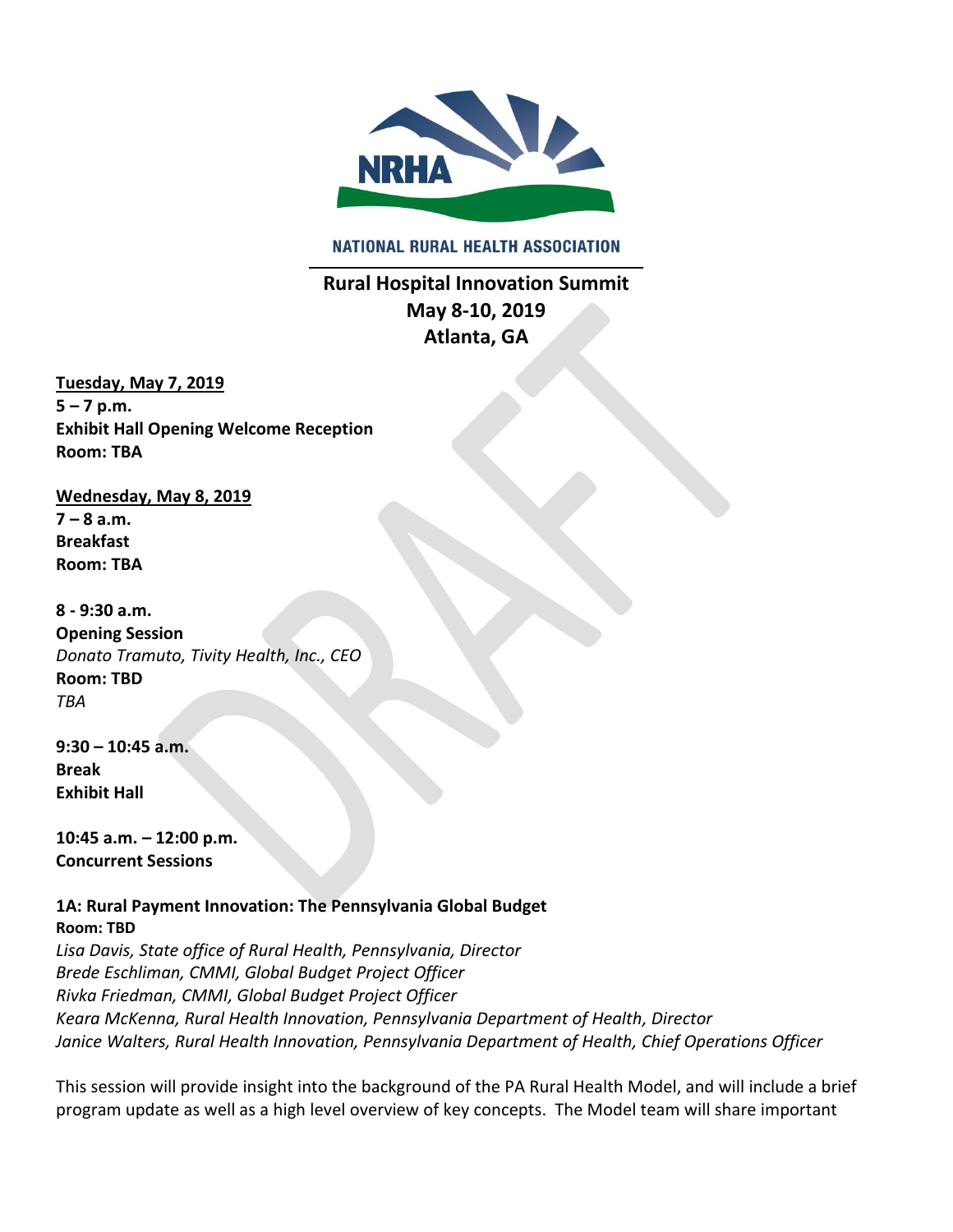lessons learned so far, and program perspectives will also be shared from key partners such as the Pennsylvania Office of Rural Health and the Centers for Medicare and Medicaid Innovation (CMMI).

## **1B: Consolidation Considerations: What to Consider When Systems Approach Room: TBD**

*Joe Watt, CPA, BKD, Partner Wyatt Jenkins, BKD Corporate Finance, Vice President*

Systems see rural as their next opportunity—but is it right for your community? This session will help leaders learn to analyze offers for strategic, long-term implications and establish a decision process designed to keep the parade pageantry from pushing you down the path.

**12 – 1:30 p.m. Lunch Exhibit Hall**

**1:30 – 2:45 p.m. Concurrent Sessions**

# **2A: Winning at Strategy with a Robust Goal Cycle Room TBA** *Sue Tetzlaff, Capstone Leadership Solutions, Co-Founder/Principal*

*Jane McLeod, Capstone Leadership Solutions, Co-Founder/Principal*

The use of a robust goal cycle will foster accountability, ownership and alignment that engages everyone in your organization. Results from rural hospitals are shared, as the speakers provide Solutions for razor sharp focus on the right things for boards, physicians, executives, leaders and employees to focus on.

# **2B: After the Ink Dries: Preserving Community Objectives in an Affiliation Room TBA**

*Gerald "Jerry" Worrick, Door County Medical Center, President and CEO Josep Lupica, Newpoint Healthcare Advisors, LLC, Chairman*

In today's merger frenzy, rural health leaders risk having a large system dictate the terms of the relationship, taking away what's important to their community. Learn how to apply a community-sensitive process that preserves rural healthcare objectives—keeping care close to home and safeguarding local decision-making.

**2:45 – 3 p.m Break**

**3 – 4:15 p.m. Concurrent Sessions**

# **3A: An Advocacy and Field Response to Challenges Facing Rural Communities Room TBA**

*John Supplitt, AHA Constituency Sections, Senior Director*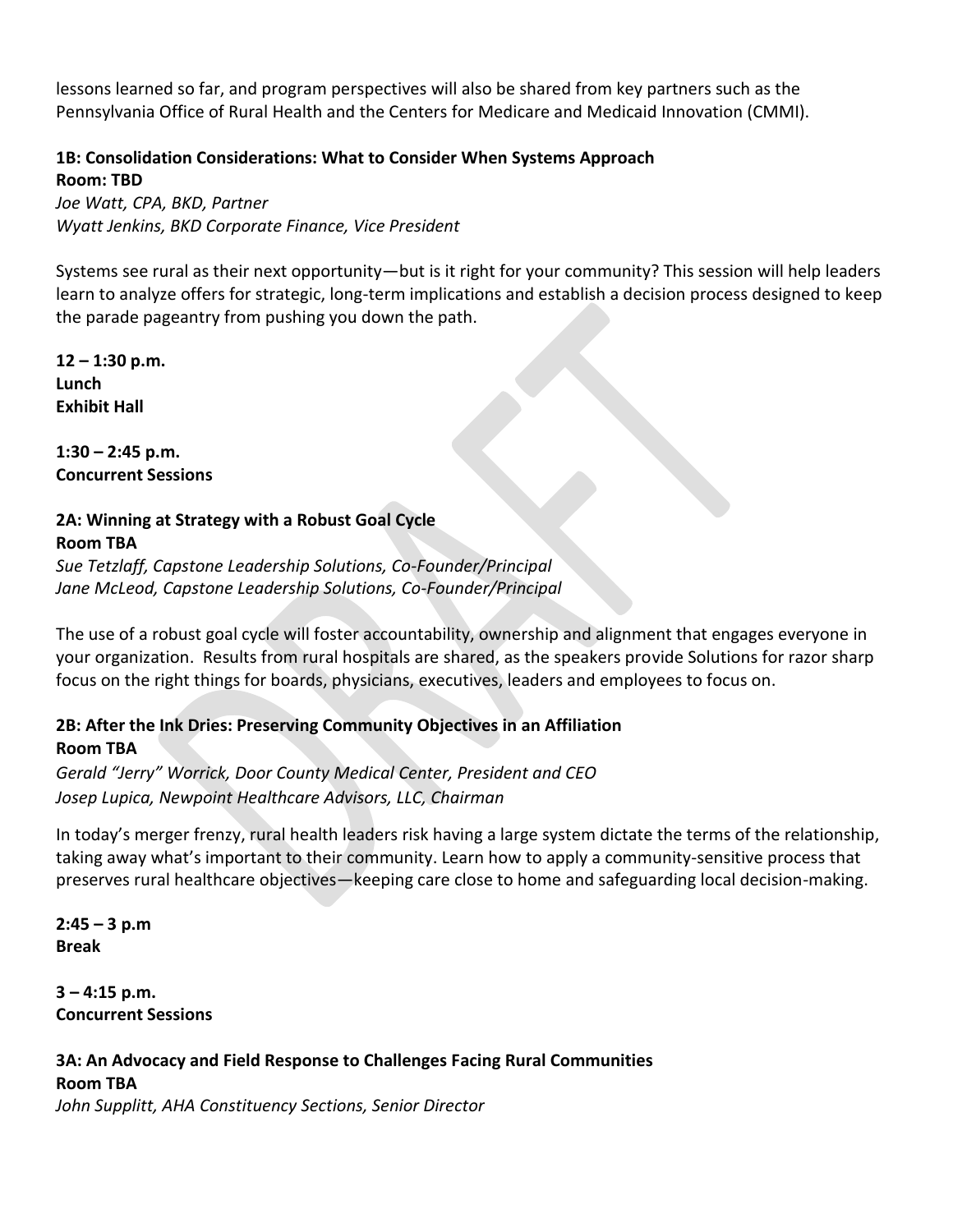Hospitals are cornerstones of their communities, serving as principal access points to care for the nearly 20 percent of Americans who live in rural areas. They maintain timely access to services through local, on-site care and connect patients to more distant providers via telehealth or care networks. In addition, hospitals are the leading employers in rural areas, furnishing critical financial support to the communities they serve. Beyond delivering health care services, they provide employment opportunities and contributions to the local economy, both of which promote community growth and development.

#### **3B: Assessing CAH Swing Bed Quality Room TBA**

*Steven Kelley, Ellenville Regional Hospital, CEO Ira Moscovice, PhD, University of Minnesota School of Public Health, Mayo Professor Gregory Wolf, Stroudwater Associates, Principal*

This session discusses how Critical Access Hospital (CAH) swing bed quality can be measured, presents the results of a field test of these measures, and provides a rural hospital leaders' perspective on the value of collecting such data and using it to assure swing bed patients are getting appropriate care.

**4:15 – 5:15 p.m. C-Suite Roundtable Room: TBA**

**5:15 - 7 p.m. Closing Reception Room: TBA**

**Thursday, May 9, 2019**

**8 - 9 a.m. Hospital Constituency Group meeting and breakfast**

**9 – 10:15 a.m. Concurrent Sessions**

#### **4A: Innovative Strategies to Enhance Rural Health Collaboration Room TBA**

*Darrold Bertsch, Coal Country Community Health Center and Sakakawea Medical Center, CEO Alana Knudson, PhD, NORC Walsh Center for Rural Health Analysis, Co-director Toniann Richard, Health Care Collaborative of Rural Missouri, CEO*

This session introduces A Guide for Rural Healthcare Collaboration and Coordination. Hear how critical access hospitals, federally qualified health centers and local public health work together to assess and address their rural communities' health needs. Two rural health innovators, featured in the Guide, share their success strategies and lessons learned.

**4B: Proven Strategies to Improve your Hospital's Strength Factor and Transform Your Bottom Line**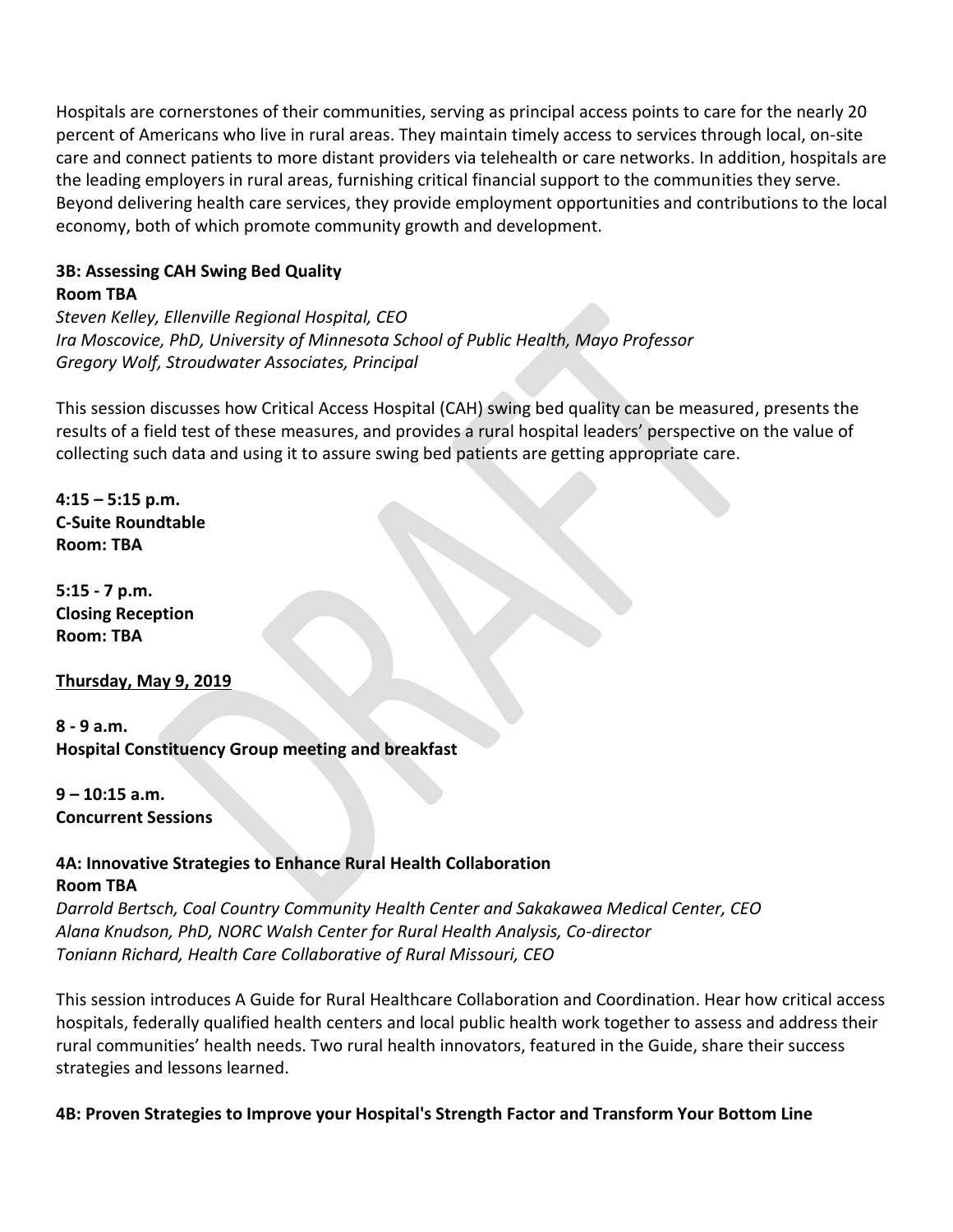#### **Room TBA**

*Kathy Whitmire, Bachelors Healthcare Administration, Transformation Health Partners, Chief Transformation Officer (CTO) Laurie Daigle, Stroudwater and Associates, Revenue Cycle Informatics Specialist*

Learn to drive change and innovation required to prevent the threat of closure of your rural hospital, and more importantly, to make it strong and viable through data-driven decision making, strong revenue integrity strategies, staff education and making patient experience a top priority.

**10:15 – 10:45 a.m. Break**

**10:45 a.m. – 12:00 p.m. Concurrent Sessions** 

# **5A: Rural Hospital Leaders- Steering Through Value-based Change Room TBD**

*Tim Putnam, DHA, Margaret Mary Health, CEO Tim Gronniger, Caravan Health, Senior VP of Strategy and Development*

This session will describe challenges rural hospital leaders face in steering their organizations through times of unprecedented uncertainty and changes in the Medicare program. This session will provide practical tips for navigating policy changes, process and rulemaking cycles related to the Quality Payment Program and the Medicare Shared Savings Program.

#### **5B: Maximizing Engagement to Amplify Integration and Financial Success Room TBA**

*Rachelle Ball, Regional Medical Center, Interim Vice President of Physician Practice Operations Aimee Greeter, MPH, FACHE, Coker Group, Senior Vice President*

Engagement of physicians is critical to the success of any organization, particularly now as clinical integration has taken hold within the industry. This session focuses on new ways to drive physician engagement to help ensure the realization of an organization's clinical integration and financial goals.

**12 – 1:45 p.m Rural Health Awards Luncheon Room: TBA** Join NRHA for a tribute to the 2019 Rural Health Award winners.

**1:45 – 3:15 p.m. Terry Reilly Lecture Room: TBD**

**CDC and Rural Public Health** *Robert Redfield, MD, CDC, Director*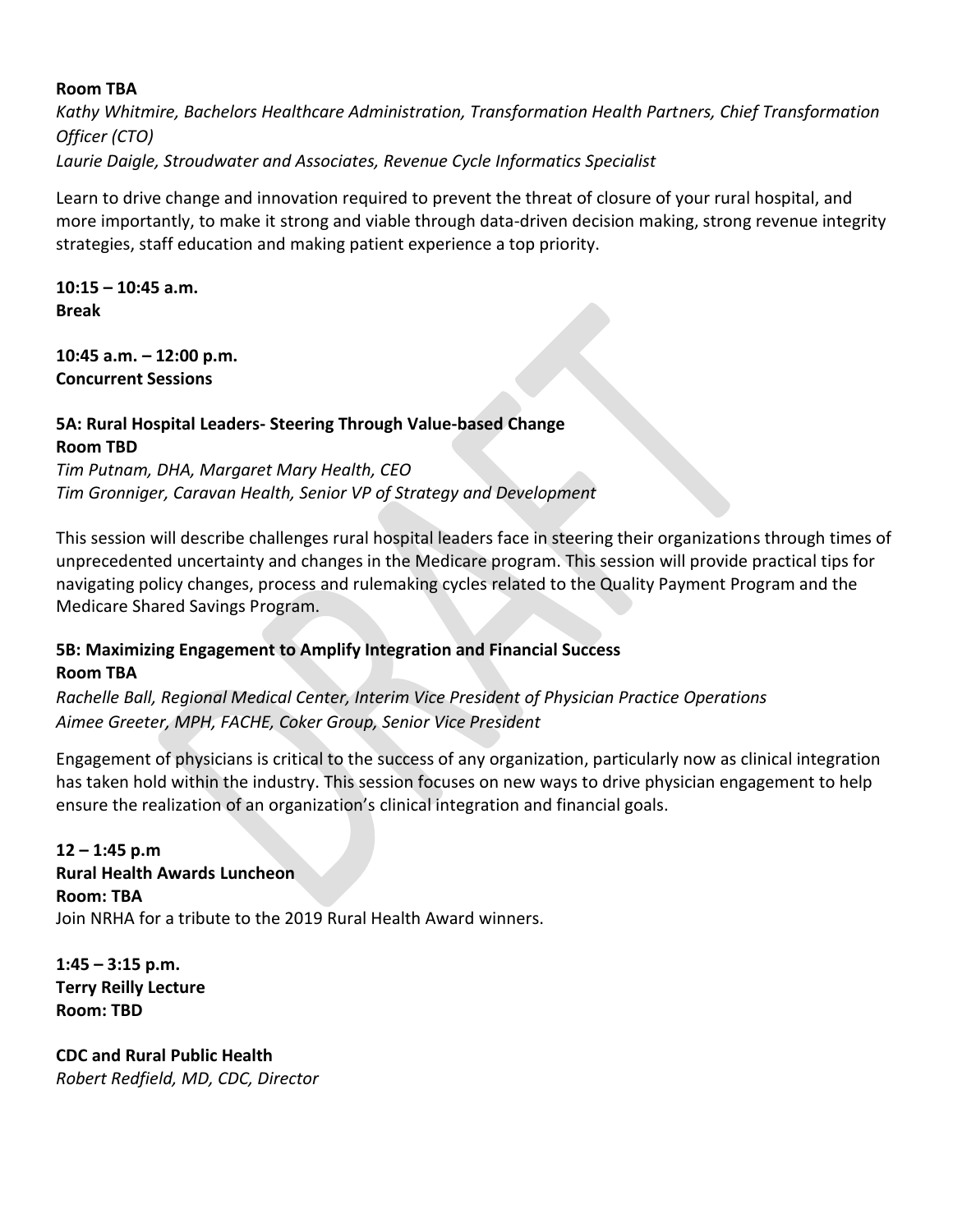**3:15 – 3:45 p.m. Break**

**3:45 – 5 p.m. Concurrent Sessions**

# **6A: Serving Vulnerable Populations through Population Health Room TBA**

*Teri Bergeleen, Avera Health, Provider Contracting Manager Stacey Lenker, Avera Health, Vice President of Payor Strategies Lisa Kilawee, Caravan Health, VP Alliance Strategy*

This session will highlight the population health strategies employed by rural hospitals that improve care for vulnerable patients by building clinically integrated networks and teaming physicians with population health nurses to provide wellness, prevention, and chronic care management services. A case example will be highlighted.

#### **6B: CEO Turnover: Final Report and Case Study Room TBA**

*Lilly Engineer, DrPH, Johns Hopkins Bloomberg School of Public Health, Co-Director- Health Policy and Management Alexander Yaffe, Yaffe & Company, CEO*

Yaffe & Company, Johns Hopkins Bloomberg School of Public Health and National Rural Health Associaion will present the final findings, recommendations and conclusions of the National Rural Hospital CEO Turnover study. In addition, case studies from current CEOs will be shared and best practices will be discussed with attendees.

## **Friday, May 10, 2019**

**8 – 8:40 a.m. CMS Rural Council Update Room: TBD** *Cara James, Centers for Medicare and Medicaid Services, Director of the Office of Minority Health* 

**8:40 – 9:30 a.m. Washington Update Room: TBD** *Maggie Elehwany, JD, NRHA Government Affairs and Policy vice president*

Join rural health's top federal lobbyist for an insider's update about what's going on in Washington, and what to expect in the next year.

**9:45 – 11 a.m. Concurrent Sessions**